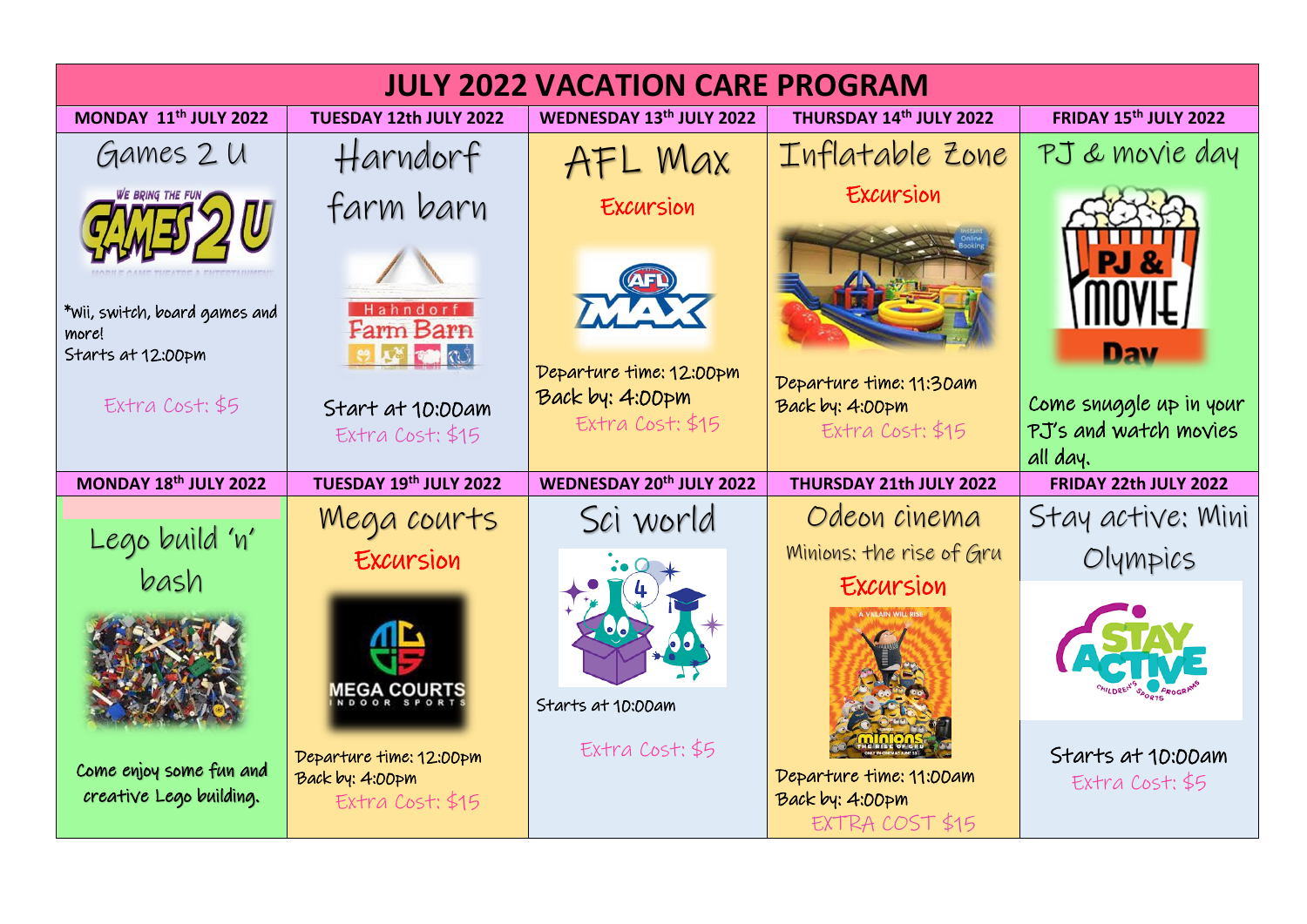## *ST LEONARDS VACATION CARE: JULY 2022 BOOKING FORM*

ST LEONARDS PRIMARY SCHOOL, JERVOIS STREET, GLENELG NORTH SA 5045 **Ph: (08) 8294 1990 fax: (08) 8294 9825 email: oshc.stleonards865@schools.sa.edu.au**

#### **PLEASE COMPLETE THE SHADED SECTIONS & RETURN THIS FORM VIA EMAIL OR IN PERSON TO ST LEONARDS OSHC BY THE 20TH OF JUNE 2022. BOOKINGS** *PREFERABLE* **VIA THE APP. HOWEVER, THIS FORM IS ACCEPTABLE.** *TENTATIVE BOOKINGS VIA EMAIL OR VERBALLY WILL NOT BE ACCEPTED.*

**ESSENTIAL:** As part of a **Complying Written Arrangement (CWA),** the names, date of birth (DOB) and Centrelink Customer Reference Number (CRN) of **all the children** you wish to attend St Leonards Vacation Care service **must** be included on this form.

## *B O O K I N G F O R M*

To ensure correct staffing in compliance with National Standards, **written** confirmation of bookings are required. **Please initial for the days required and confirm the number of children to attend (if more than one).**

| <b>MON 11/7</b>  | <b>TUES 12/7</b> | <b>WED 13/7</b>  | <b>THUR 14/7</b>  | <b>FRI 15/7</b>  |
|------------------|------------------|------------------|-------------------|------------------|
| Initial children | Initial children | Initial children | Initial children  | Initial children |
|                  |                  |                  |                   |                  |
| <b>MON 18/7</b>  | <b>TUES 19/7</b> | <b>WED 20/7</b>  | <b>THURS 21/7</b> | <b>FRI 22/7</b>  |
| Initial children | Initial children | Initial children | Initial children  | Initial children |

I, the **undersigned**, **understand** & **accept** that when cancelling a booking, 2 full **business** days' notice, received by 9.00am (excluding weekends, public holidays & service closure days) must be given, otherwise an **allowable absence** fee, equivalent to my child's normal daily fee (including any additional fee for an Excursion or Visitor) **will result**.

I also agree to the current fee structure and booking conditions as listed on the Vacation Care Programme and acknowledge that Vacation Care bookings are considered *casual* in relation to the **Child Care Subsidy (CCS)** system.

### **The section below MUST be completed by the adult claiming Child Care Subsidy on behalf of the family.**

| parent/carer | parent/carer |  |
|--------------|--------------|--|
| parent/carer | parent/carer |  |

### **What to bring to Vacation Care**

o Packed lunch from home (*please no nuts or foods/spreads that contain nuts*)

- o Recess and Lunch for the day (Afternoon snack will be provided)+
- o Wide Brimmed Sun Smart Hat **NO CAPS** (Mandatory for Term 1 & 4)
- o Enclosed Footwear **NO THONGS OR SANDALS** (Mandatory for Excursions)
	- o Appropriate Clothing to be worn **SUN SMART CLOTHES** (no tank tops)
- o Students may also bring their own electronic devices *on in-house days only*; but their own named chargers

**MUST BE SUPPLIED**. OSHC do not take responsibility for children's personal electronic devices.